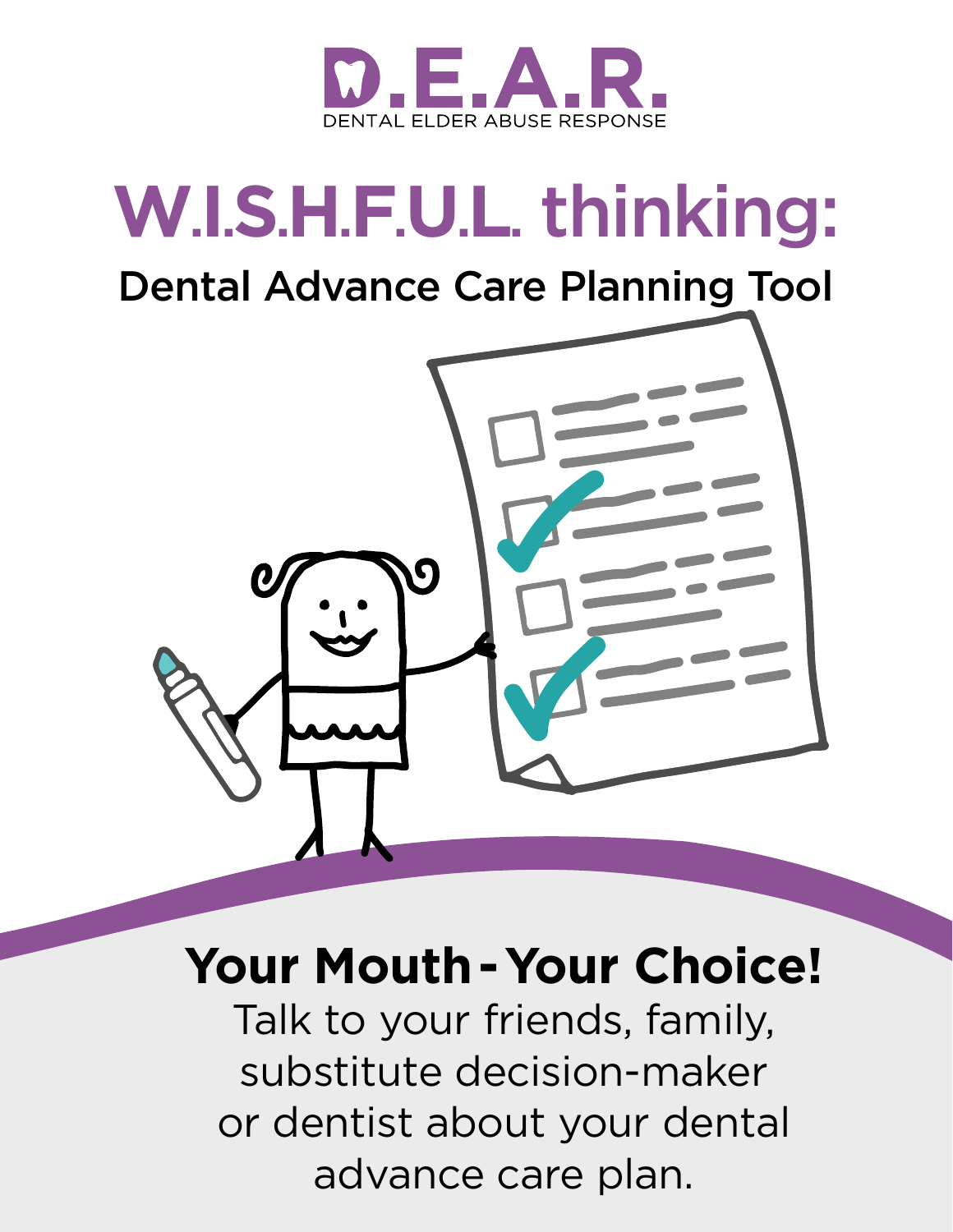# It's just a "small bite"!

This workbook belongs to:

My contact information:

I am using this workbook to express my values, wishes and beliefs about dental advance care planning.

This is a workbook to help you start thinking about your values and wishes for future dental care. There may be a time where you are no longer able to express your wishes. This workbook can help you do some planning, and get you to start having conversations with those who you want to be involved in your future dental care. This is YOUR workbook. Use it however makes sense it you. But make sure to share it with those who you want to have this information. Happy planning!

# W. worried  $\left(\begin{matrix} 1 & 1 \\ 1 & 1 \end{matrix}\right)$

2

#### **When I think about my teeth and oral health in the future, what are the things that worry me? What anxieties and fears do I have? (Check all that apply)**

| Loss of teeth                                  | Painful mouth                                                                          |
|------------------------------------------------|----------------------------------------------------------------------------------------|
| Staining or unsightly teeth                    | My dentist will not understand                                                         |
| Infection                                      | what I'm trying to tell them                                                           |
| I won't be able to brush or floss<br>by myself | I won't be able to hear,<br>understand or read the<br>information the dentist gives me |
| I won't have someone be able to                | about my dental and oral health                                                        |
| brush or floss for me                          | Not being able to pay for                                                              |
| Gum disease                                    | dental care                                                                            |
| Inability to chew or swallow food              | Loss of insurance as $\log$ / retire                                                   |
| "Afraid of dentist"                            | I won't have anyone to drive /<br>take me to the dentist                               |
| Other worries:                                 |                                                                                        |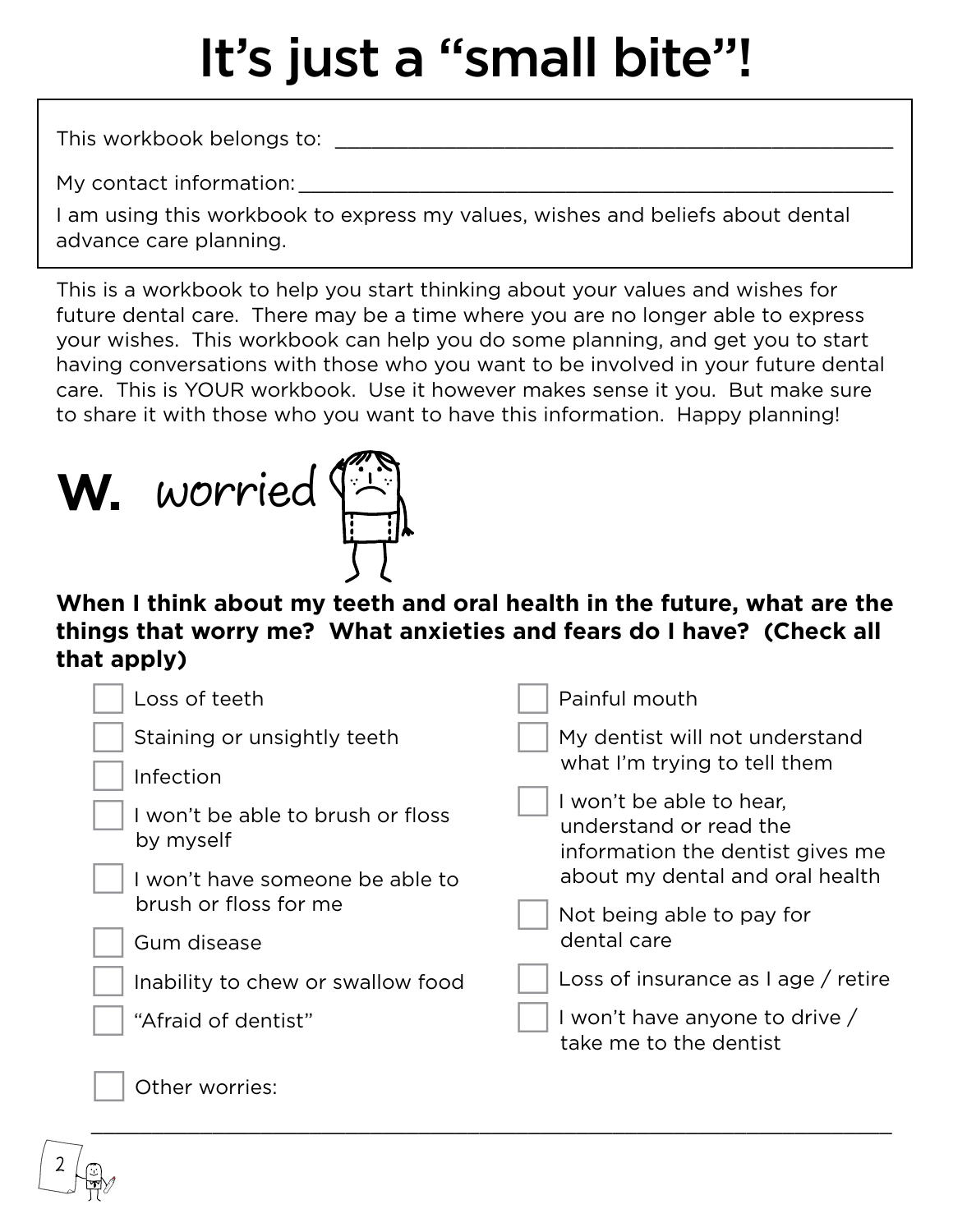

**What would be ideal for me in terms of my teeth and oral health in the future? What do I really want? What is important for me in terms of quality of life? (Check all that apply)**

| A mouth free of cavities or decay                                                                    | Having my teeth and mouth                                   |  |
|------------------------------------------------------------------------------------------------------|-------------------------------------------------------------|--|
| A full set of my own natural teeth                                                                   | cleaned 3 times a day                                       |  |
| I don't have all my teeth, but I                                                                     | Orthodontics / braces                                       |  |
| want to keep the ones I have                                                                         | Having someone agree to take<br>me to the dentist regularly |  |
| I don't have teeth, or am<br>indifferent about keeping them -<br>but I really want a clean and well- | To keep going to the same<br>dentist                        |  |
| fitting set of dentures<br>Stopping my grinding /                                                    | Having a dentist whose office I<br>can get to easily        |  |
| Temporomandibular joint and<br>muscle (TMJ) disorder                                                 | Eating the types and textures of<br>food that I love        |  |
| Eating hot and cold foods<br>with ease                                                               |                                                             |  |
| To change dentists to someone else because:                                                          |                                                             |  |

 $\_$  , and the set of the set of the set of the set of the set of the set of the set of the set of the set of the set of the set of the set of the set of the set of the set of the set of the set of the set of the set of th

\_\_\_\_\_\_\_\_\_\_\_\_\_\_\_\_\_\_\_\_\_\_\_\_\_\_\_\_\_\_\_\_\_\_\_\_\_\_\_\_\_\_\_\_\_\_\_\_\_\_\_\_\_\_\_\_\_\_\_\_\_\_\_\_\_

 $\_$  , and the set of the set of the set of the set of the set of the set of the set of the set of the set of the set of the set of the set of the set of the set of the set of the set of the set of the set of the set of th

 $\_$  , and the set of the set of the set of the set of the set of the set of the set of the set of the set of the set of the set of the set of the set of the set of the set of the set of the set of the set of the set of th

3

| Having a dentist who specializes in: |
|--------------------------------------|
|--------------------------------------|

Other things I would really like to have: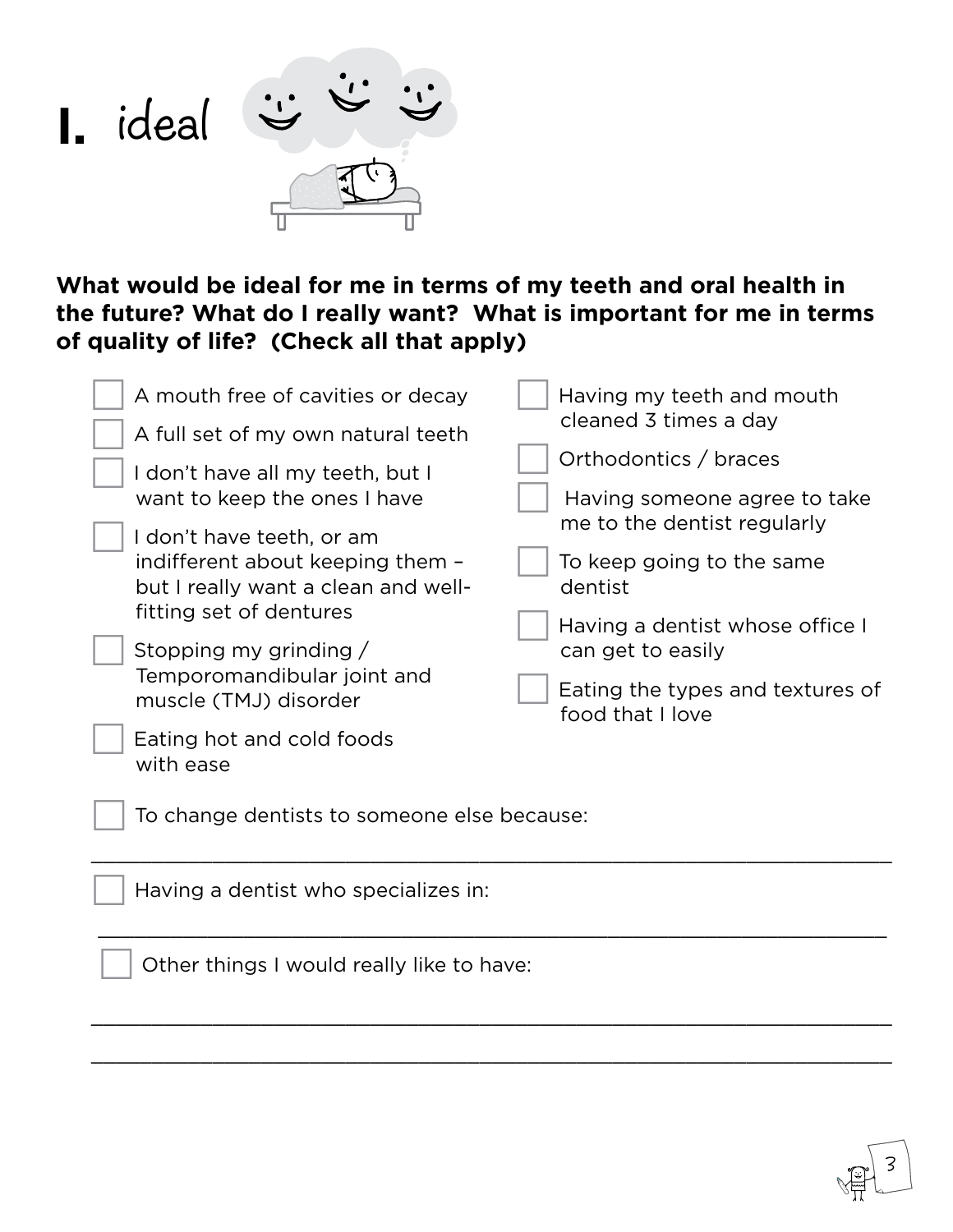

**What do I "bring to the table" right now? What is working well for me in terms of my teeth and oral health this year? (Check all that apply)**

| am able to easily brush and<br>floss my teeth well by myself                  | I am covered by insurance for<br>dental care                                                     |  |
|-------------------------------------------------------------------------------|--------------------------------------------------------------------------------------------------|--|
| I have someone who can brush<br>my teeth and floss for me easily<br>and well. | I have enough money put aside<br>for dental care and feel okay<br>about affording my dental fees |  |
| am able to put in my own                                                      | My teeth look very good                                                                          |  |
| dentures easily                                                               | My teeth or dentures chew food                                                                   |  |
| I have someone who puts in my                                                 | easily                                                                                           |  |
| dentures for me easily and well                                               | I barely have to give my teeth                                                                   |  |
| I am pleased with my teeth and                                                | and mouth a thought!                                                                             |  |
| appearance                                                                    | I can eat hot or cold foods with                                                                 |  |
| I find flossing easy                                                          | ease and enjoyment                                                                               |  |
| am easily able to get to the<br>dentist as often as I need to                 |                                                                                                  |  |

Other strengths that I have in terms of my teeth and oral health:

\_\_\_\_\_\_\_\_\_\_\_\_\_\_\_\_\_\_\_\_\_\_\_\_\_\_\_\_\_\_\_\_\_\_\_\_\_\_\_\_\_\_\_\_\_\_\_\_\_\_\_\_\_\_\_\_\_\_\_\_\_\_\_\_\_\_

\_\_\_\_\_\_\_\_\_\_\_\_\_\_\_\_\_\_\_\_\_\_\_\_\_\_\_\_\_\_\_\_\_\_\_\_\_\_\_\_\_\_\_\_\_\_\_\_\_\_\_\_\_\_\_\_\_\_\_\_\_\_\_\_\_\_

\_\_\_\_\_\_\_\_\_\_\_\_\_\_\_\_\_\_\_\_\_\_\_\_\_\_\_\_\_\_\_\_\_\_\_\_\_\_\_\_\_\_\_\_\_\_\_\_\_\_\_\_\_\_\_\_\_\_\_\_\_\_\_\_\_\_

\_\_\_\_\_\_\_\_\_\_\_\_\_\_\_\_\_\_\_\_\_\_\_\_\_\_\_\_\_\_\_\_\_\_\_\_\_\_\_\_\_\_\_\_\_\_\_\_\_\_\_\_\_\_\_\_\_\_\_\_\_\_\_\_\_\_

4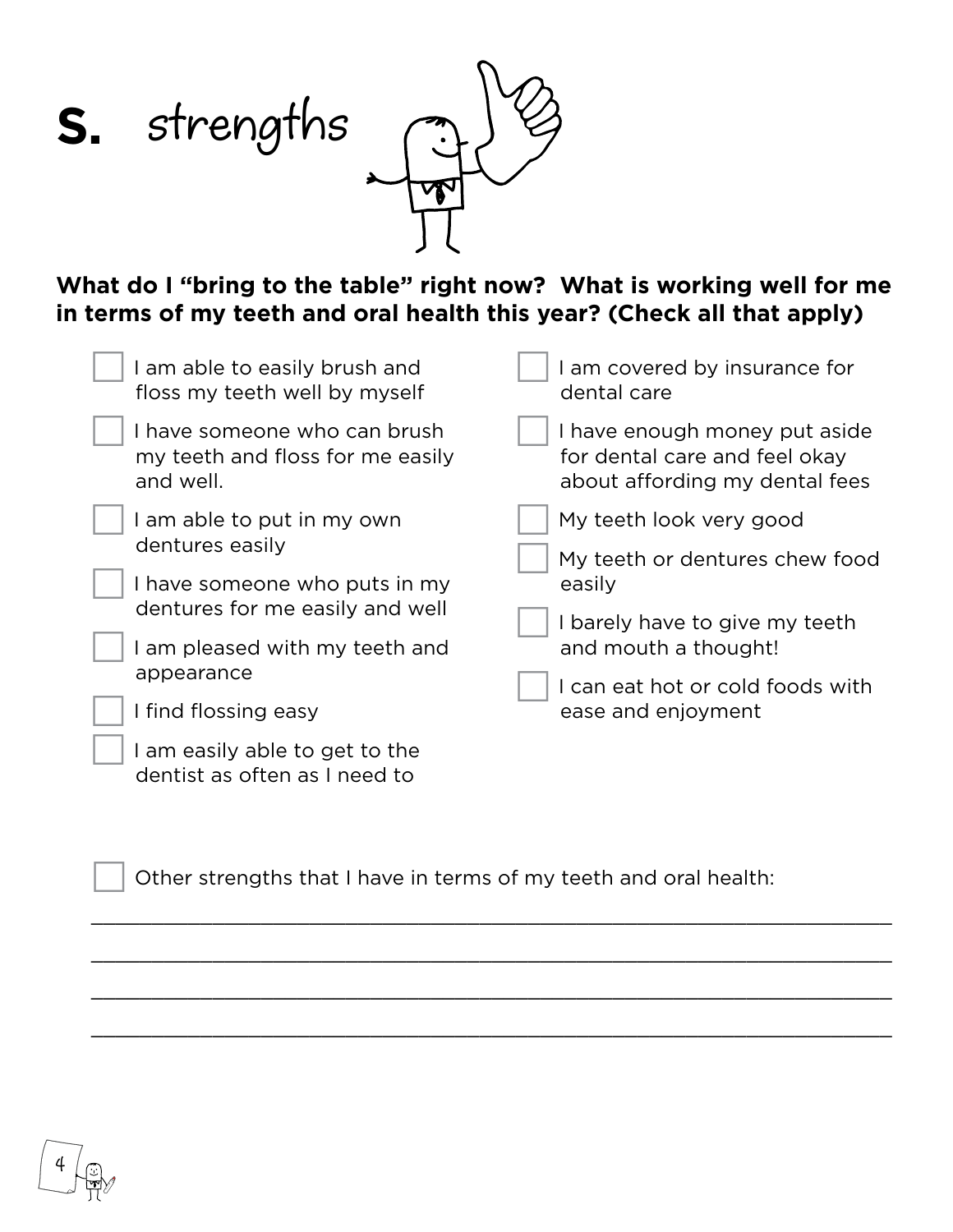

#### **Dental health is part of your overall wellness. How is your health right now? (Check all that apply)**

| I have no health issues at all                           | I take homeopathic, naturopathic               |
|----------------------------------------------------------|------------------------------------------------|
| I wear glasses or contact lenses<br>(always / sometimes) | or traditional Chinese medicine<br>treatments  |
| I have some hearing loss or<br>hearing difficulties      | I have been in a car<br>accident before        |
| I use a cane or walker to                                | I have had pneumonia                           |
| steady myself                                            | I have trouble breathing<br>sometimes          |
| I use a wheelchair or scooter to                         |                                                |
| get around                                               | I have had seizures                            |
| I have / had high blood pressure                         | I have had problems with my                    |
| I have diabetes or blood sugar                           | organs or bowels                               |
| problems                                                 | I am / used to be, a smoker                    |
| I have had a stroke(s)                                   | I drink alcohol (daily / weekly                |
| I have / had a heart condition                           | / too much) or take non-<br>prescription drugs |
| I take prescription medications                          | I have / had radiation therapy                 |
| I have had fainting / dizzy spells                       |                                                |
|                                                          |                                                |
|                                                          |                                                |
| I have had cancer before: (which kind) ___               |                                                |
| I have allergies to: _                                   |                                                |
| Other health issues:                                     |                                                |
|                                                          |                                                |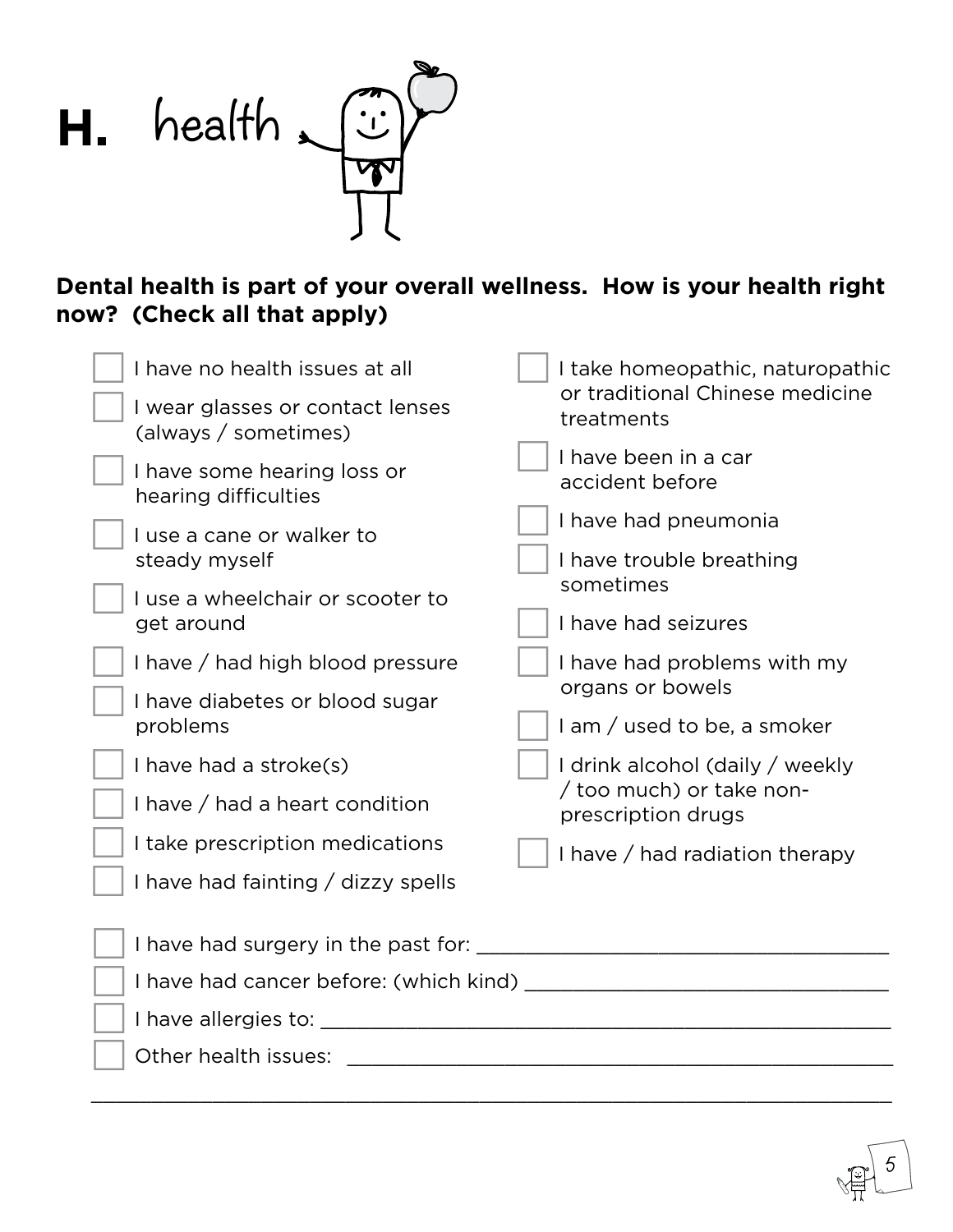

**Dental care can be costly. Unlike other forms of health care, much of it is not covered by government programs. This section will help you think through some of the financial questions surrounding dental care. If you can find out if you have dental insurance coverage, and what the plan number is, please write it in below – or staple a copy of the insurance plan to this workbook. Check all that apply:**

| I take care of my own finances                                                                                                                                                                                                                                          | My dental insurance will continue<br>after I retire                             |
|-------------------------------------------------------------------------------------------------------------------------------------------------------------------------------------------------------------------------------------------------------------------------|---------------------------------------------------------------------------------|
| I have dental insurance coverage<br>now which covers 100% or most<br>of my dental costs:                                                                                                                                                                                | I understand what my insurance<br>provides                                      |
| I have no dental insurance<br>coverage                                                                                                                                                                                                                                  | I have put money aside for<br>future dental care                                |
| I am not sure if I have dental<br>insurance                                                                                                                                                                                                                             | I would like to start putting<br>money aside for future                         |
| I have dental insurance but it only<br>covers a portion of my costs. I<br>have to pay the remainder.                                                                                                                                                                    | dental care<br>I receive disability benefits<br>I am worried I won't be able to |
| I have dental insurance right now,<br>but I don't know if I will have it in<br>the future<br>I am a Canadian Veteran and as<br>such have coverage for dental<br>care. See link for more info:<br>www.veterans.gc.ca/eng/services/<br>health/treatment-benefits/poc#poc4 | afford dental care now or in<br>the future                                      |
|                                                                                                                                                                                                                                                                         | I want to know about low-income<br>or free dental clinics                       |
|                                                                                                                                                                                                                                                                         | I receive the Canadian Pension<br>Plan / Old Age Security                       |
| My dental insurance will stop if/<br>when I retire                                                                                                                                                                                                                      |                                                                                 |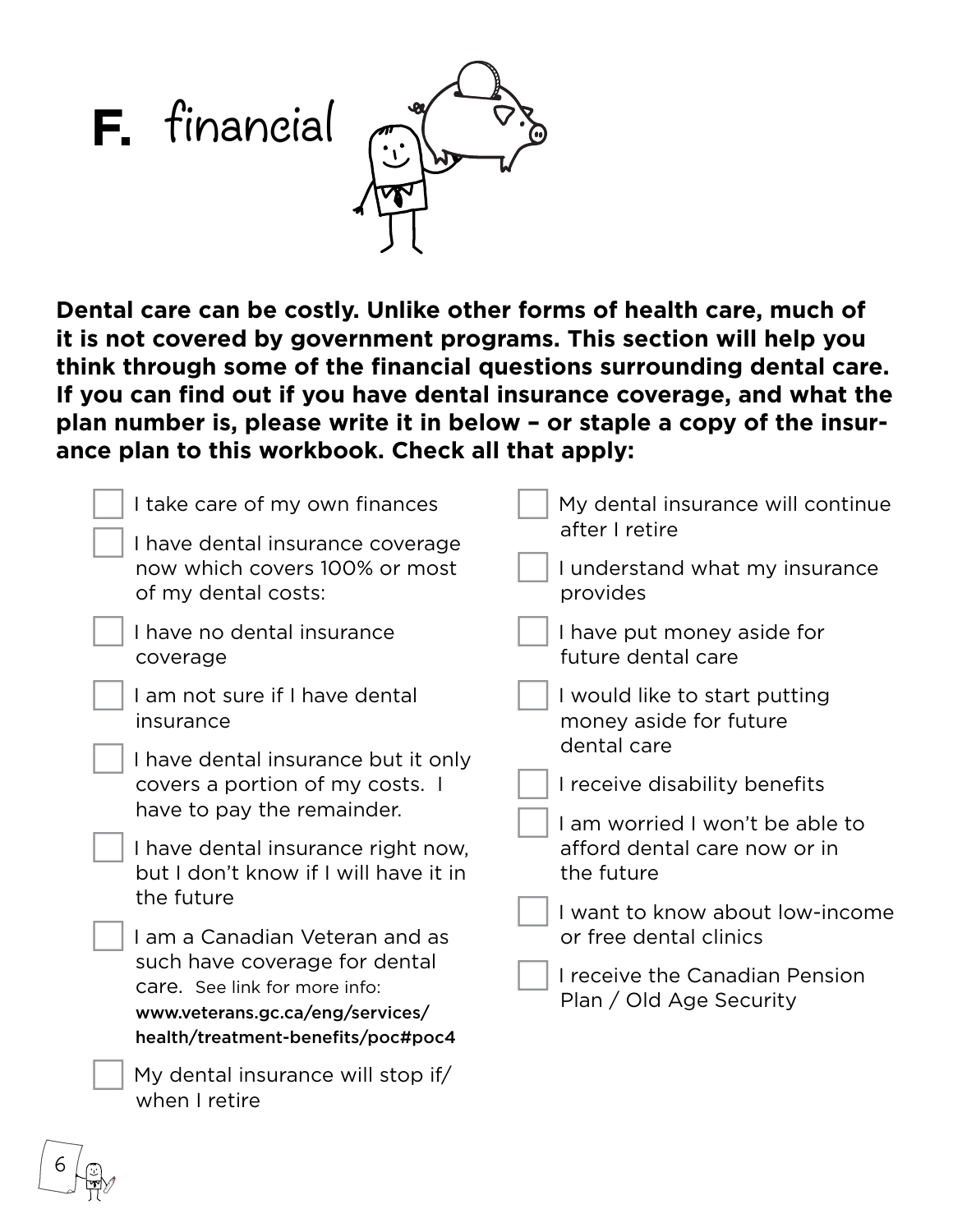#### **How my dental care is paid**

| My dental insurance information:                                                                                                                                                                                            |  |
|-----------------------------------------------------------------------------------------------------------------------------------------------------------------------------------------------------------------------------|--|
|                                                                                                                                                                                                                             |  |
| Certificate number: Certificate number:                                                                                                                                                                                     |  |
|                                                                                                                                                                                                                             |  |
| I am covered under someone else's insurance plan                                                                                                                                                                            |  |
|                                                                                                                                                                                                                             |  |
|                                                                                                                                                                                                                             |  |
|                                                                                                                                                                                                                             |  |
|                                                                                                                                                                                                                             |  |
| Insurance policies have different limits for how much they will pay or for<br>what percentage of the bill they will cover. It is helpful to make a quick note<br>below/here about those dollar limits for coverage amounts. |  |
|                                                                                                                                                                                                                             |  |
| Other:                                                                                                                                                                                                                      |  |
| Someone else pays my bills from my account.                                                                                                                                                                                 |  |
|                                                                                                                                                                                                                             |  |
|                                                                                                                                                                                                                             |  |
| My bills are paid by a third party.                                                                                                                                                                                         |  |
|                                                                                                                                                                                                                             |  |
|                                                                                                                                                                                                                             |  |
|                                                                                                                                                                                                                             |  |
|                                                                                                                                                                                                                             |  |
| Other financial concerns regarding dental care:                                                                                                                                                                             |  |

\_\_\_\_\_\_\_\_\_\_\_\_\_\_\_\_\_\_\_\_\_\_\_\_\_\_\_\_\_\_\_\_\_\_\_\_\_\_\_\_\_\_\_\_\_\_\_\_\_\_\_\_\_\_\_\_\_\_\_\_\_\_

\_\_\_\_\_\_\_\_\_\_\_\_\_\_\_\_\_\_\_\_\_\_\_\_\_\_\_\_\_\_\_\_\_\_\_\_\_\_\_\_\_\_\_\_\_\_\_\_\_\_\_\_\_\_\_\_\_\_\_\_\_\_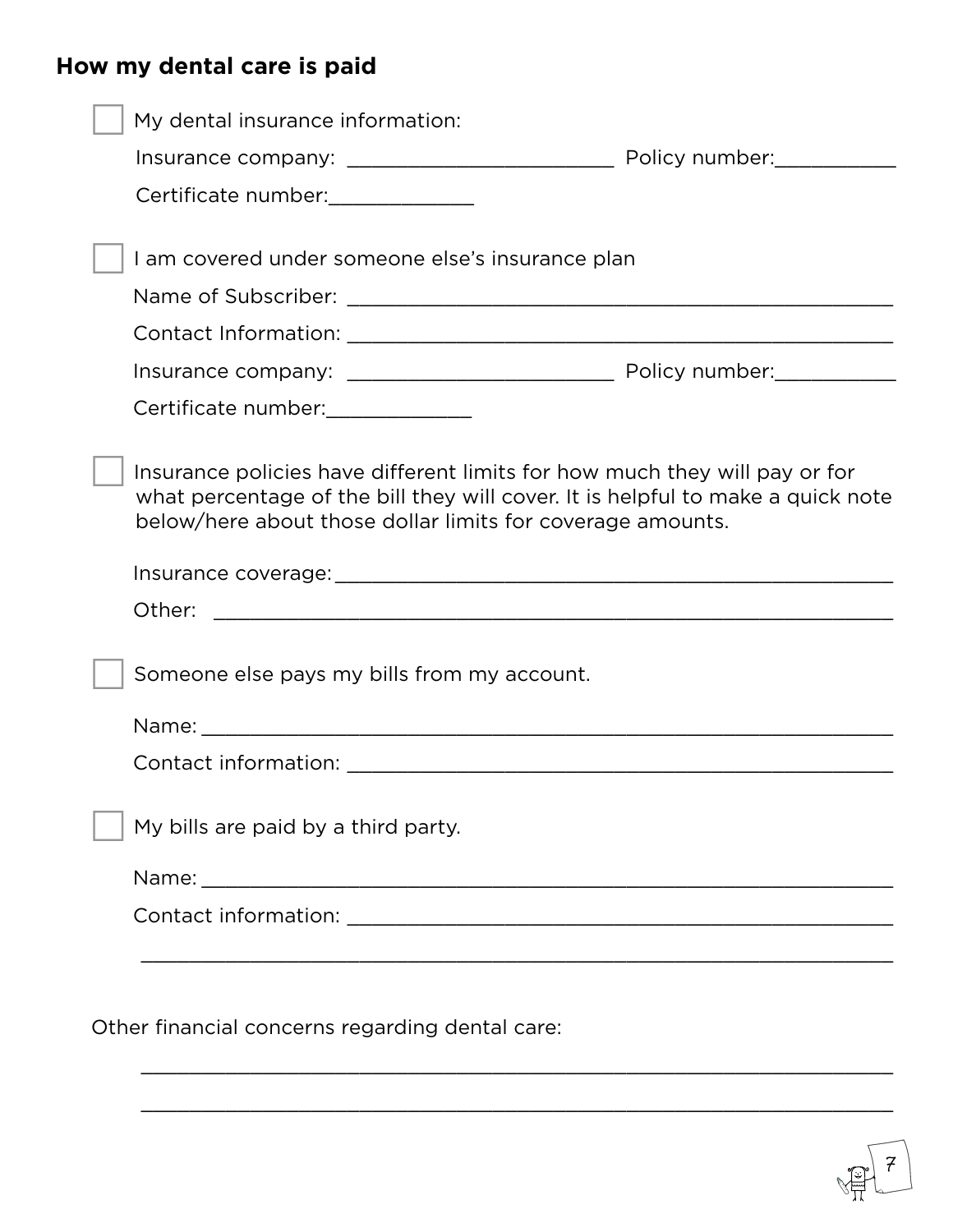

As a capable adult, I get to make my own health and personal care decisions. But there might come a time when I cannot express my wishes due to capacity issues (like dementia) or because of a physical or mental impairment.

Dentists need to get informed consent to treat a patient. Because I'm a capable adult, I can make my own decisions. The dentist will always talk to me first.

However, some people like to involve family members, friends or caregivers to help them make decisions. A dentist will need to get a patient's consent to include support people in discussions about a client's dental care.

If I am unable to give consent to make a decision about dental care, even with support, my dentist will need to get informed consent from my correct substitute decision-maker. (See the section on L – Law below for more information on this).

While it is always assumed I am capable of making my own choices, I need to be able to "understand and appreciate" the information and the impact of the decisions being asked of me. I can be capable of making some decisions but not others.

For more information on Advance Care Planning, Substitute Decision-making and Capacity issues in Ontario see:

"A Guide to Advance Care Planning": **[www.seniors.gov.on.ca/en/advancedcare/docs/](http://www.seniors.gov.on.ca/en/advancedcare/docs/AdvancedCare.Guide.pdf) [AdvancedCare.Guide.pdf](http://www.seniors.gov.on.ca/en/advancedcare/docs/AdvancedCare.Guide.pdf)**

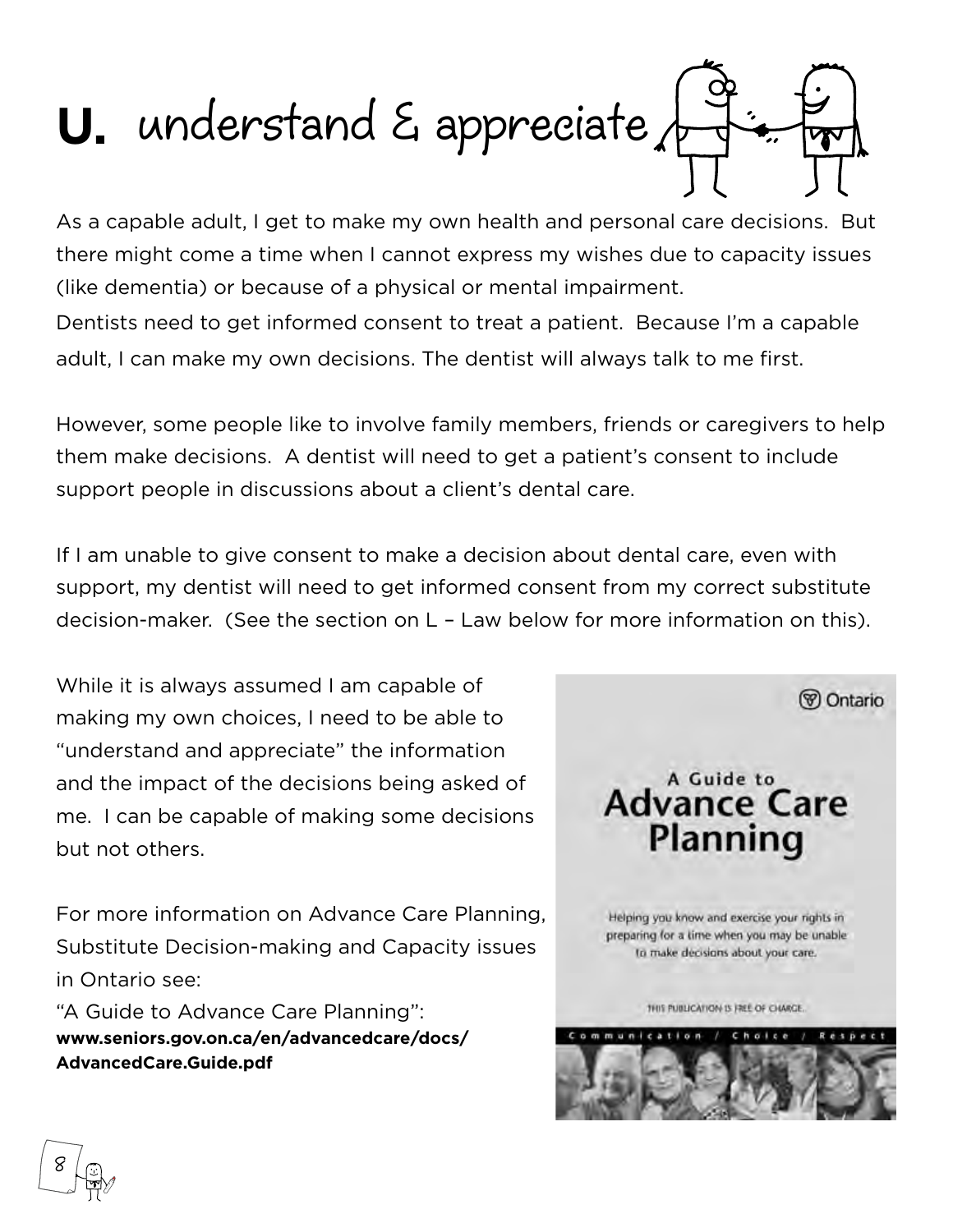#### **This section will help you start to think about decision-making surrounding dental care decisions. (Check all that apply)**

| I make my dental care decisions by myself                                                                                                     |
|-----------------------------------------------------------------------------------------------------------------------------------------------|
| Someone else has been making my dental care decisions for me.                                                                                 |
|                                                                                                                                               |
|                                                                                                                                               |
|                                                                                                                                               |
|                                                                                                                                               |
| I do not want my dentist to consult anyone except me about my dental<br>care decisions as long as I am capable of making them myself          |
| I like to consult others - like family members, friends or caregivers- about<br>my dental care decisions                                      |
| I want my dentist to contact ______<br>when I need to make a dental care decision. I want their advice and<br>support in making the decision. |
|                                                                                                                                               |
|                                                                                                                                               |
|                                                                                                                                               |
|                                                                                                                                               |
|                                                                                                                                               |
|                                                                                                                                               |
|                                                                                                                                               |
|                                                                                                                                               |
|                                                                                                                                               |
|                                                                                                                                               |
|                                                                                                                                               |
|                                                                                                                                               |
|                                                                                                                                               |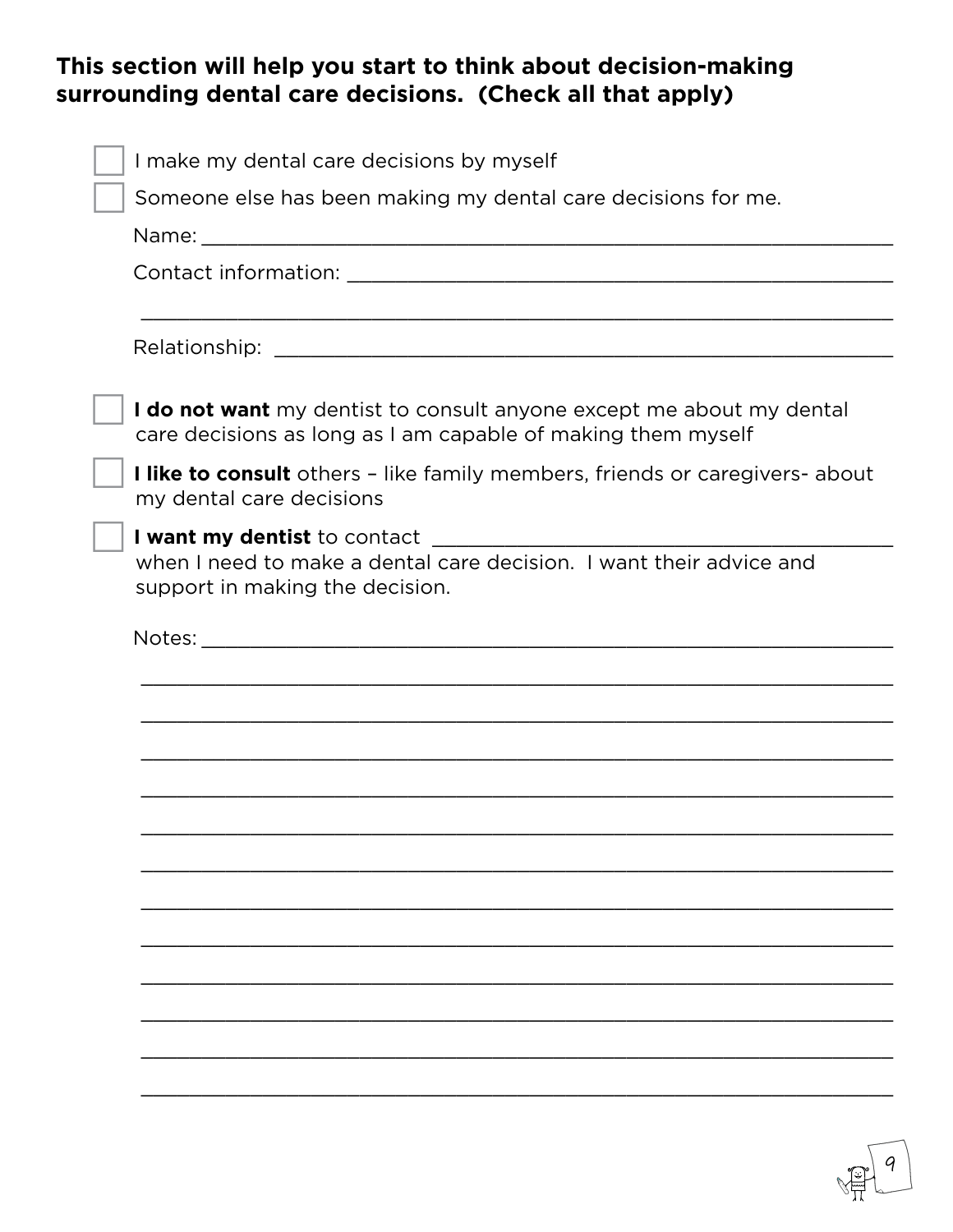

If I can understand the information which my dentist gives to me about my dental care, and I can appreciate what it means to me (U: Understand and Appreciate), then I can make my own dental decisions.

I may want my dentist to call a support person, which I have listed above. I can give consent to my dentist to have them contact one of my support people to help me make a decision. But if I become incapable of making my own dental care decisions, then Ontario has specific laws about who my dentist can get informed consent from. Dental care may require decisions about both health and personal care, as well as about financial decisions, it is likely that at some point my dentist will need to get consent from both types of appointed attorneys if I am incapable of giving consent myself.

I can appoint the same person(s) for Health and Personal Care decisions and for Property decisions. However, there might be good reason why I choose different people. My dentist will get consent from one or both types of attorney, depending on the type of decision.

I can find information about the Ontario substitute decision-making system below, or from the Ministry of the Attorney General at:

#### **<http://www.attorneygeneral.jus.gov.on.ca/english/family/pgt/poa.pdf>**

I can also find more information about substitute decision-making in my copy of the Government of Ontario's "A Guide to Advance Care Planning" at:

**<http://www.seniors.gov.on.ca/en/advancedcare/docs/AdvancedCare.Guide.pdf>**

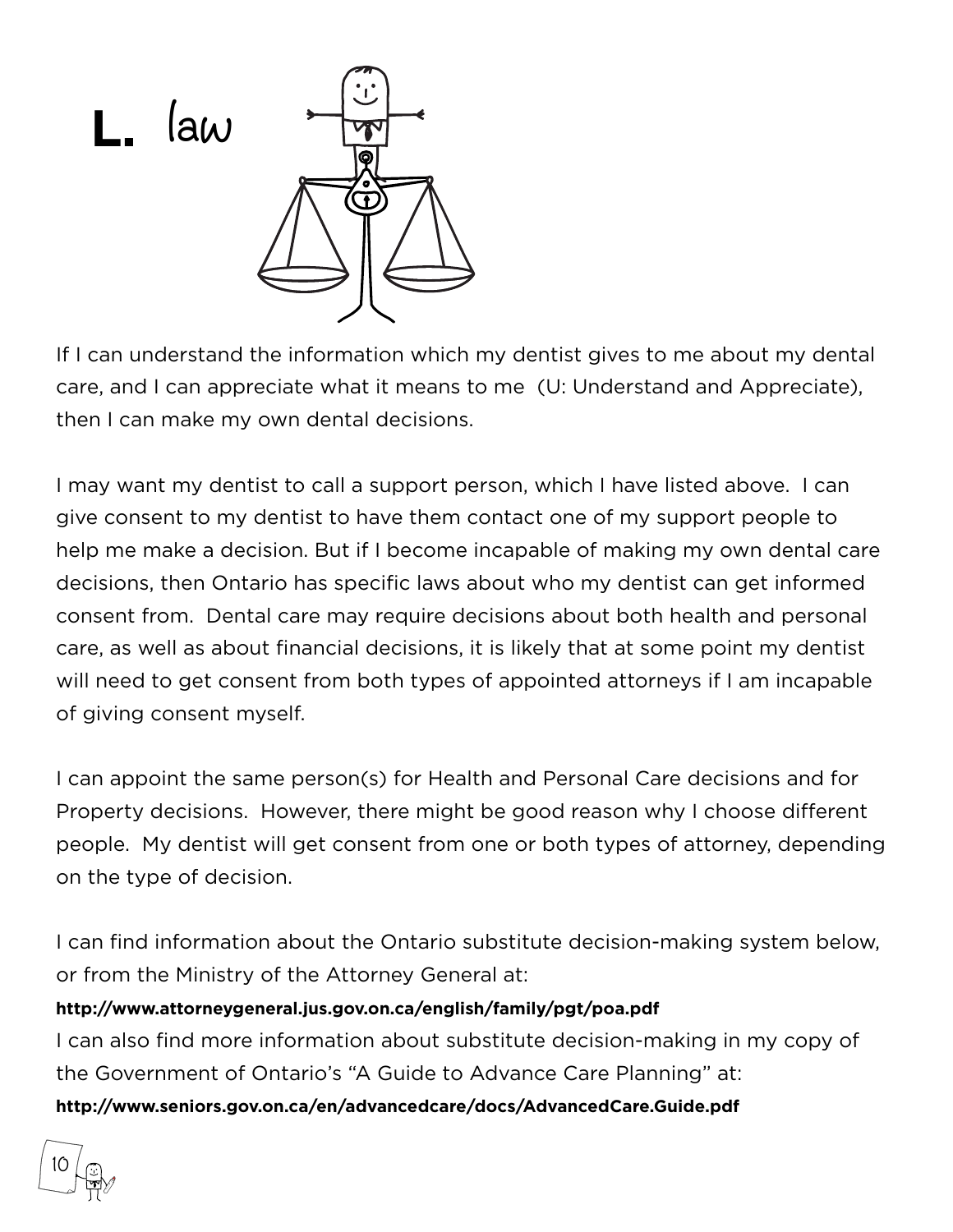#### **Check all that apply:**

| I have made a Continuing Power of Attorney for Personal Care.                |
|------------------------------------------------------------------------------|
| I understand that dental care is part of health care and if I cannot make my |
| own decisions due to incapacity, then my attorney can make the dental        |
| care decision for me.                                                        |
| My attorney(s) is/are:                                                       |
|                                                                              |
|                                                                              |
| Second Name (if more than one, or a backup choice appointed): ___________    |
|                                                                              |
|                                                                              |
| I have made a <b>Continuing Power of Attorney for Property.</b> I understand |
| that because dental care usually requires payment that I may need            |
| someone to make financial decisions for me and pay dental bills.             |
| My attorney(s) for property is/are:                                          |
|                                                                              |
|                                                                              |
| Second Name (if more than one, or a backup choice appointed):                |
| Contact information: The contract information:                               |
|                                                                              |
| I have not made a <b>Continuing Power of Attorney for Personal Care</b>      |
| I have not made a Continuing Power of Attorney for Property                  |
| I do not know if I have a <b>Continuing Power of Attorney</b> or not.        |

If I have not designated a substitute decision- maker through a **Power of Attorney for Personal Care,** my dentist must turn to the hierarchy of substitutes named in the law for the dental health decisions.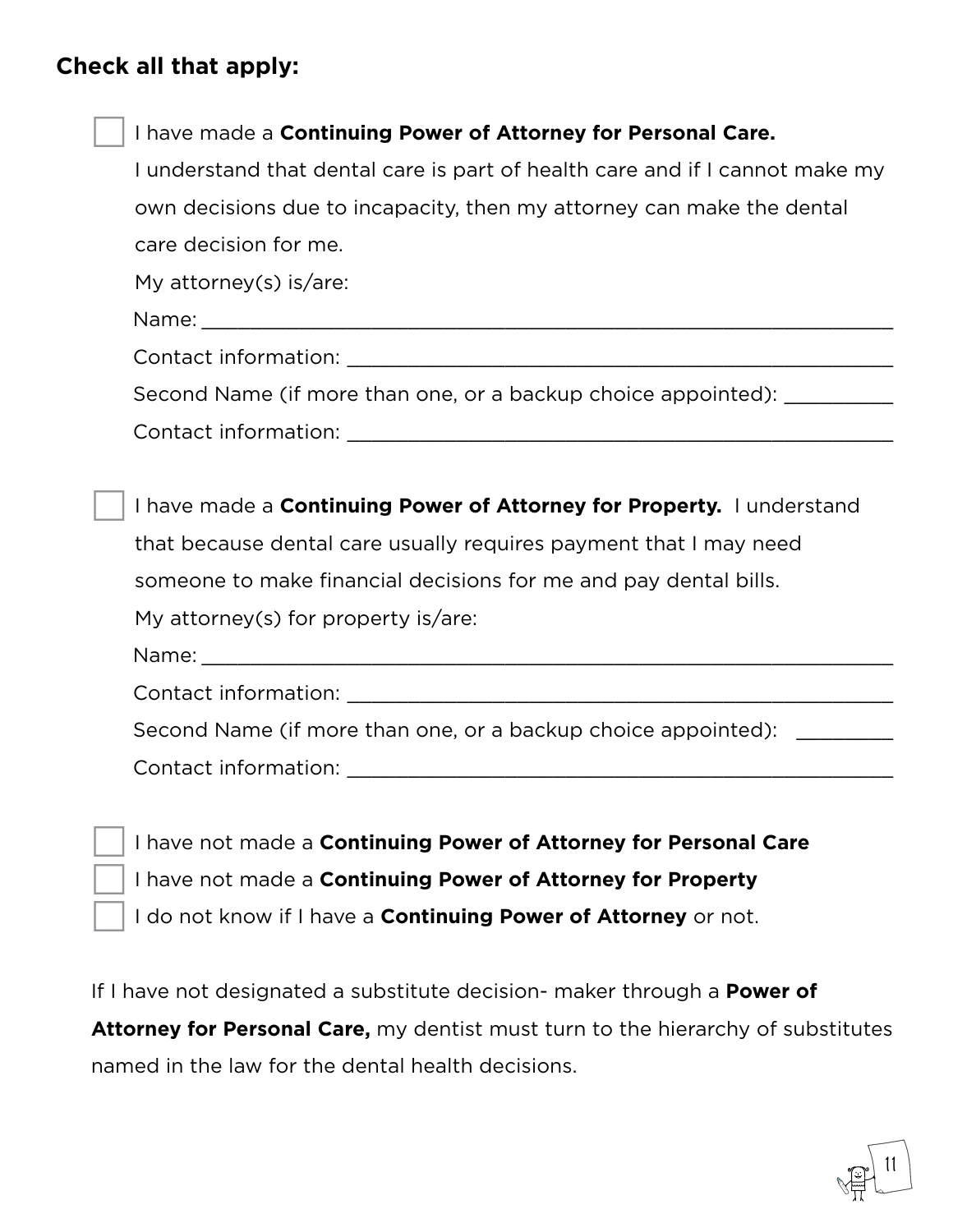# If not me, then who?



Legal terms can be confusing. The legal system of substitute decision-making can have difficult terms or concepts. This section shows the way that your dentist will know who to get consent from if you become incapable of making these decisions. This is the order in which your dentist will go down the list to find the legal decision-maker for you if you become incapable of making dental decisions

#### **1. Guardian**

What is a Guardian? (Of the Person. Of Property. Of Both)

An Ontario court could appoint a person to be a legal substitute decision-maker for health and personal care, for financial issues, or for both. This is rare and can be expensive. It would only happen after you were incapable. This is not something you can choose or plan for in advance.

#### **A. Guardian of the Person**

A Court may appoint a **guardian of the person** to make decisions on behalf of an incapable person in some or all areas of personal care, usually because there is no power of attorney for personal care. The guardian must be at least 16 years old.

#### **B. Guardian of Property**

A **guardian of property** is someone who is appointed by the Public Guardian and Trustee or the court to look after an incapable person's property. Both the guardian and the incapable person must be at least 18 years old. A guardian is different from an attorney; an attorney is chosen by the individual, before becoming incapable, to act on their behalf, while a guardian is appointed after incapacity. A guardian can be a statutory guardian or a guardian appointed by the court.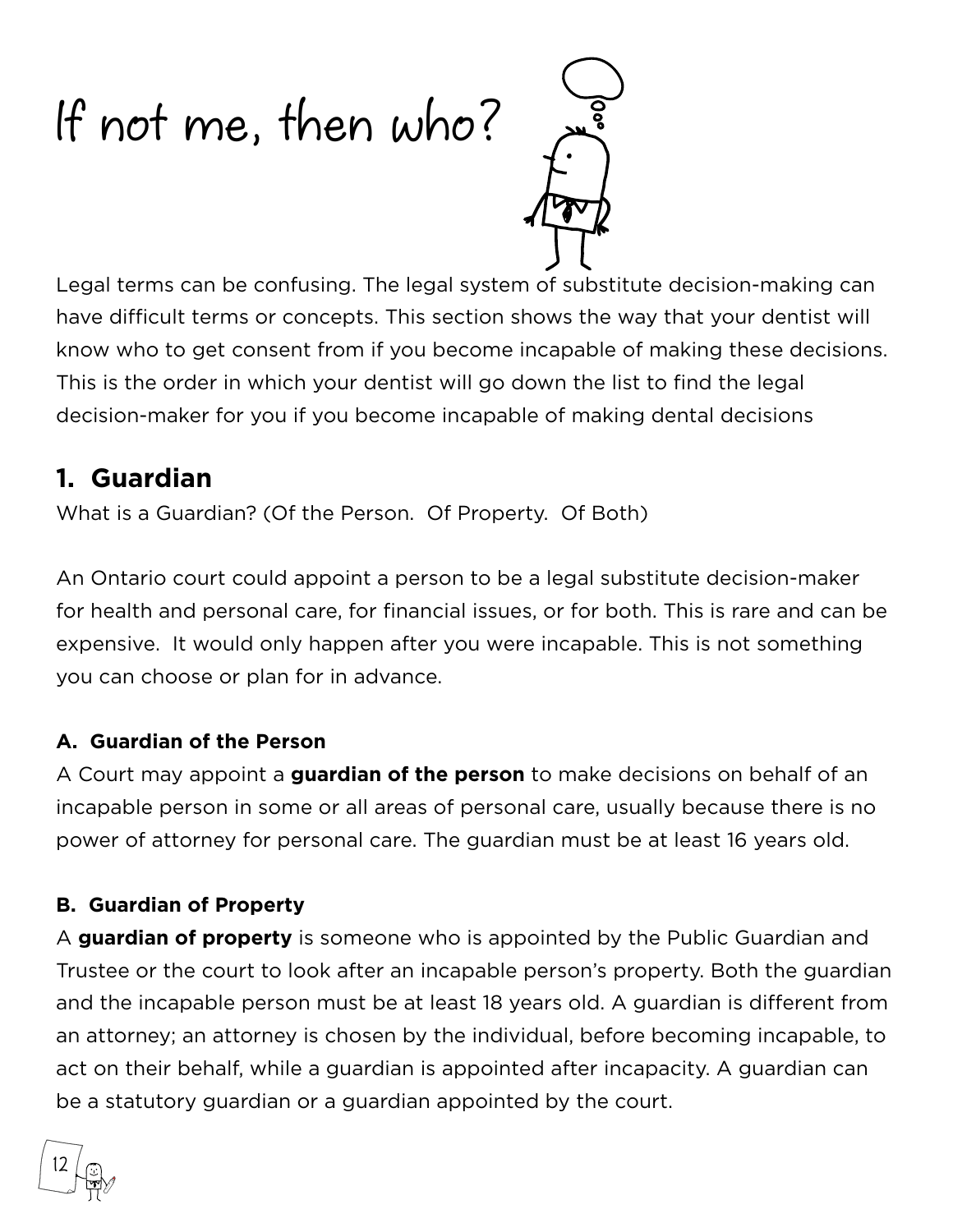#### **2. Power of Attorney – (Of Personal Care. Of Property. Of Both)**

Many people believe their families will be able to step in if something happens and they cannot make decisions for themselves. This isn't always true. Also – you may want to make clear exactly who you prefer to make decisions for you. Pick the best person for the job. That may not always be a family member.

For personal care and health decisions such as where you live, what you eat or what medical care you will receive if you get sick or injured, you can name someone in a **Continuing Power of Attorney for Personal Care**.

You can name someone to make financial decisions for you, such as paying your bills, with a **Continuing Power of Attorney for Property**.

**TIP**: No one can make you sign a power of attorney if you don't want to. But, if you don't choose one, the government may have to appoint someone to make certain decisions for you. It's better if you choose someone you feel you can really trust, who knows your wishes.

#### **A. What is a Power of Attorney for Personal Care?**

A **Power of Attorney for Personal Care** is a document through which you appoint your substitute decision-maker and give them the power to make decisions about all aspects of your personal care, unless you specify otherwise. This includes your health care, shelter, clothing, nutrition, hygiene, and personal safety.

A **Power of Attorney for Personal Care** is only used if you become incapable of making a particular decision. You continue to make your own decisions unless you are found to be incapable of making a certain decision.

#### **B. Continuing Power of Attorney for Property**

A **Continuing Power of Attorney for Property** is a legal document in which a person gives someone else the legal authority to make decisions about their finances. . The person who is named as the attorney does not have to be a lawyer. **The power of attorney** is called "continuing" because it can be used after the person who gave it is no longer mentally capable to make the financial decisions themselves. Some people use the word "enduring" or "durable" which means the same as "continuing".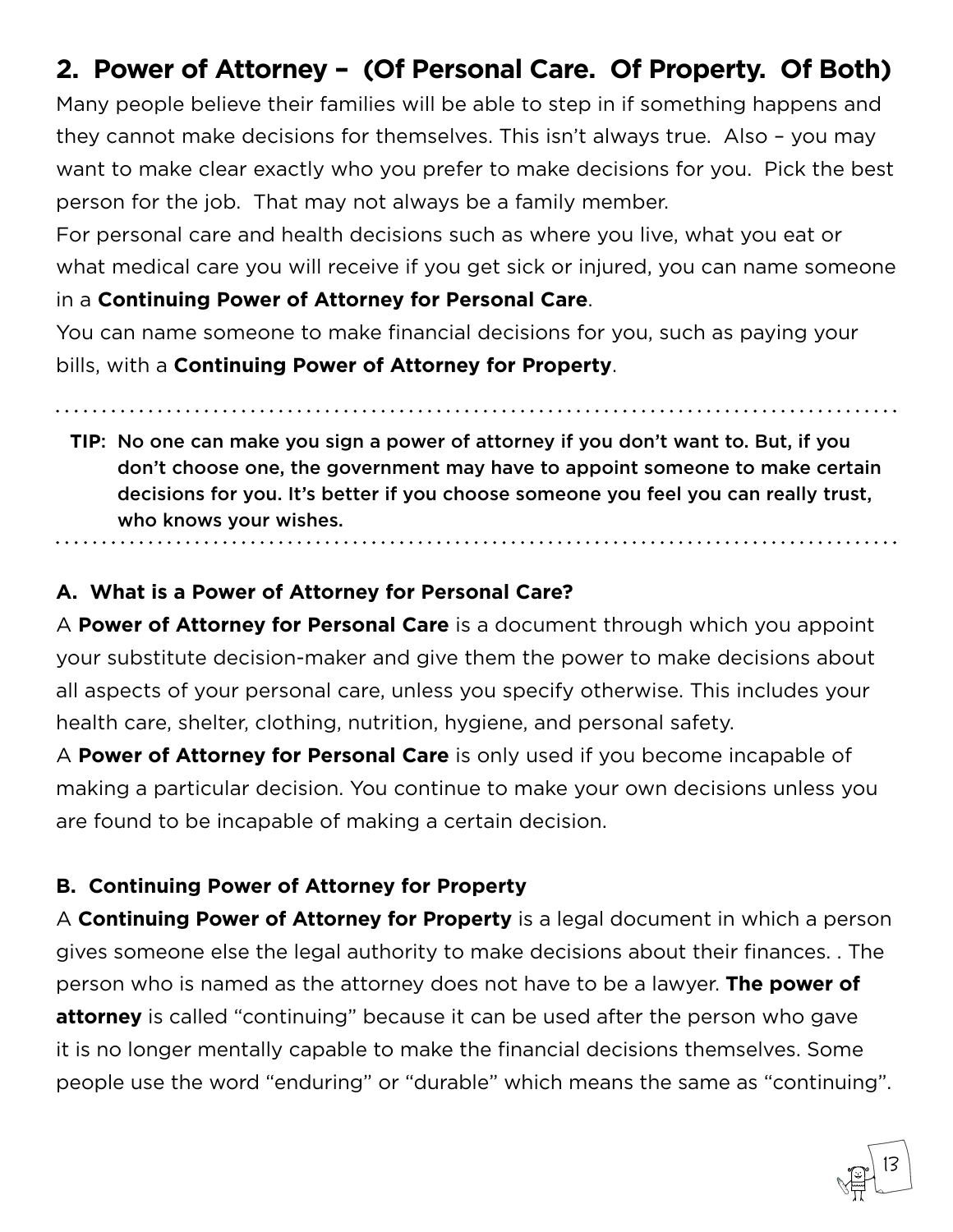#### **3. Default Subsitution Makers for Health and Personal Care**

| My spouse, common-law spouse or partner                                                     |
|---------------------------------------------------------------------------------------------|
|                                                                                             |
|                                                                                             |
| My child (if they are 16 years of age or older) or Parent                                   |
|                                                                                             |
|                                                                                             |
| A parent with right of access only Custodial parents rank ahead of<br>non-custodial parents |
|                                                                                             |
|                                                                                             |
| My brother or sister                                                                        |
|                                                                                             |
|                                                                                             |
| Any other relative by blood, marriage or adoption                                           |
| Name(s): Name(s):                                                                           |
|                                                                                             |
|                                                                                             |

**TIP:** Having appointed a person to be your executor in your Will does not help. Wills only can be used after a person has passed away – never before. 

$$
\boxed{14}
$$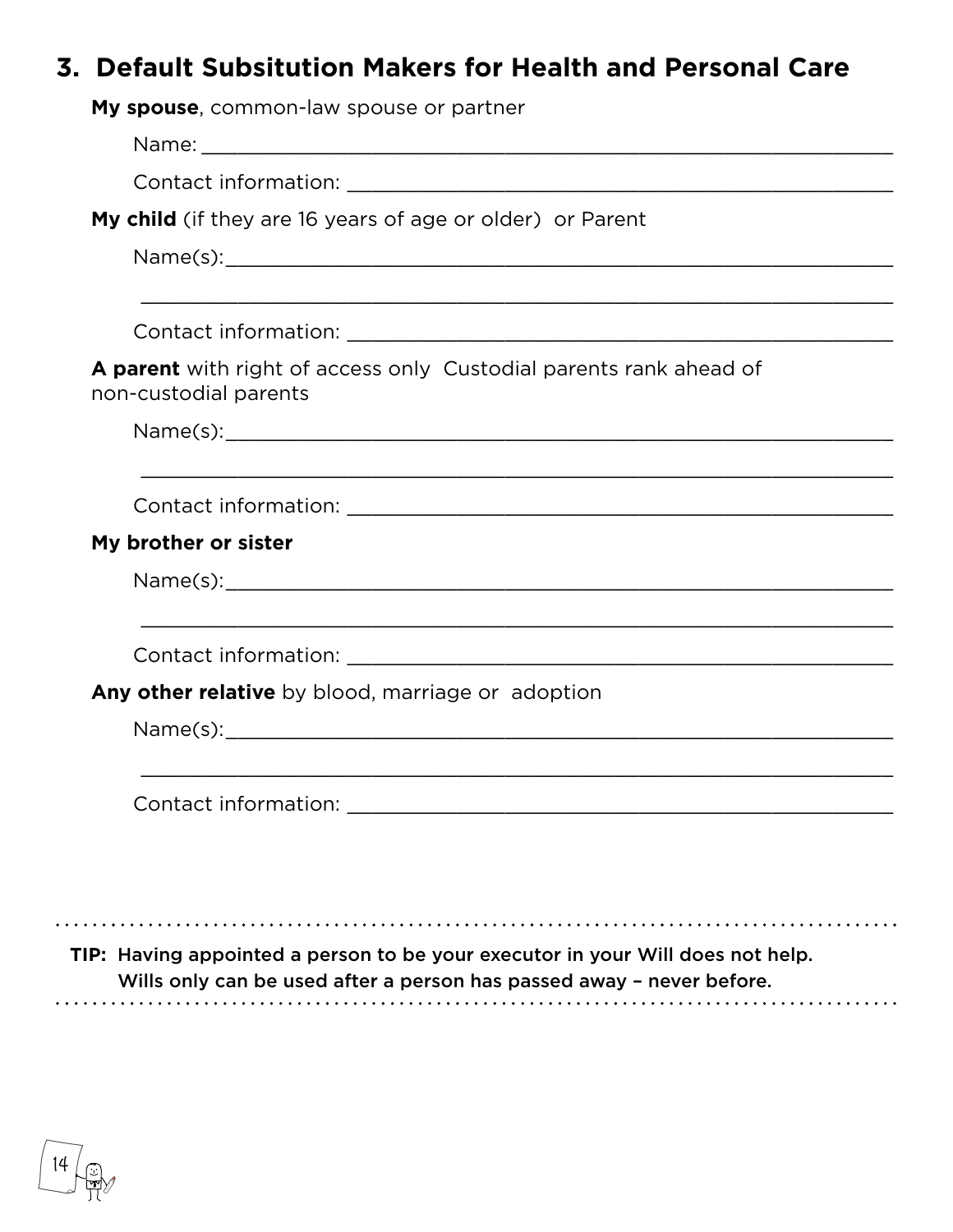## Resources

| <b>Advocacy Centre for</b><br>the Elderly                                      | 416.598.2656   | www.acelaw.ca                                                           |
|--------------------------------------------------------------------------------|----------------|-------------------------------------------------------------------------|
| The National Initiative for the<br><b>Care of the Elderly (NICE)</b>           | 416.978.0545   | www.nicenet.ca                                                          |
| The Ontario Network for the<br><b>Prevention of Elder Abuse</b>                | 416.916.6728   | www.onpea.org                                                           |
| Seniors.gc.ca                                                                  | 1.800.622.6232 | www.seniors.gc.ca                                                       |
| <b>The Ontario Seniors'</b><br><b>Secretariat</b>                              | 1.888.910.1999 | www.seniors.gov.on.ca                                                   |
| <b>Advance Care Planning</b><br>and Ontario Substitute<br><b>Decisions Act</b> | 1.800.668.9938 | www.attorneygeneral.jus.gov.<br>on.ca/english/family/pgt/<br>pgtsda.pdf |
| <b>Canadian Dental Association</b>                                             | 613.523.1770   | www.cda-adc.ca/en/oral_health/<br>cfyt/dental_care_seniors              |

## Disclaimer:

Information in this workbook is not legal advice. If possible, it is best if you can talk to a lawyer to make formal advance planning documents like Continuing Powers of Attorney. If you are a senior, or a substitute decision-maker for a senior who is incapable of making certain legal decisions, and you cannot afford a lawyer, you may be able to get legal advice from the Advocacy Centre for the Elderly : **www.acelaw.ca** or by calling: **416-598-2656**

Laws sometimes change. This legal information is correct as of February 2014. Always check to make sure that your legal information is current.